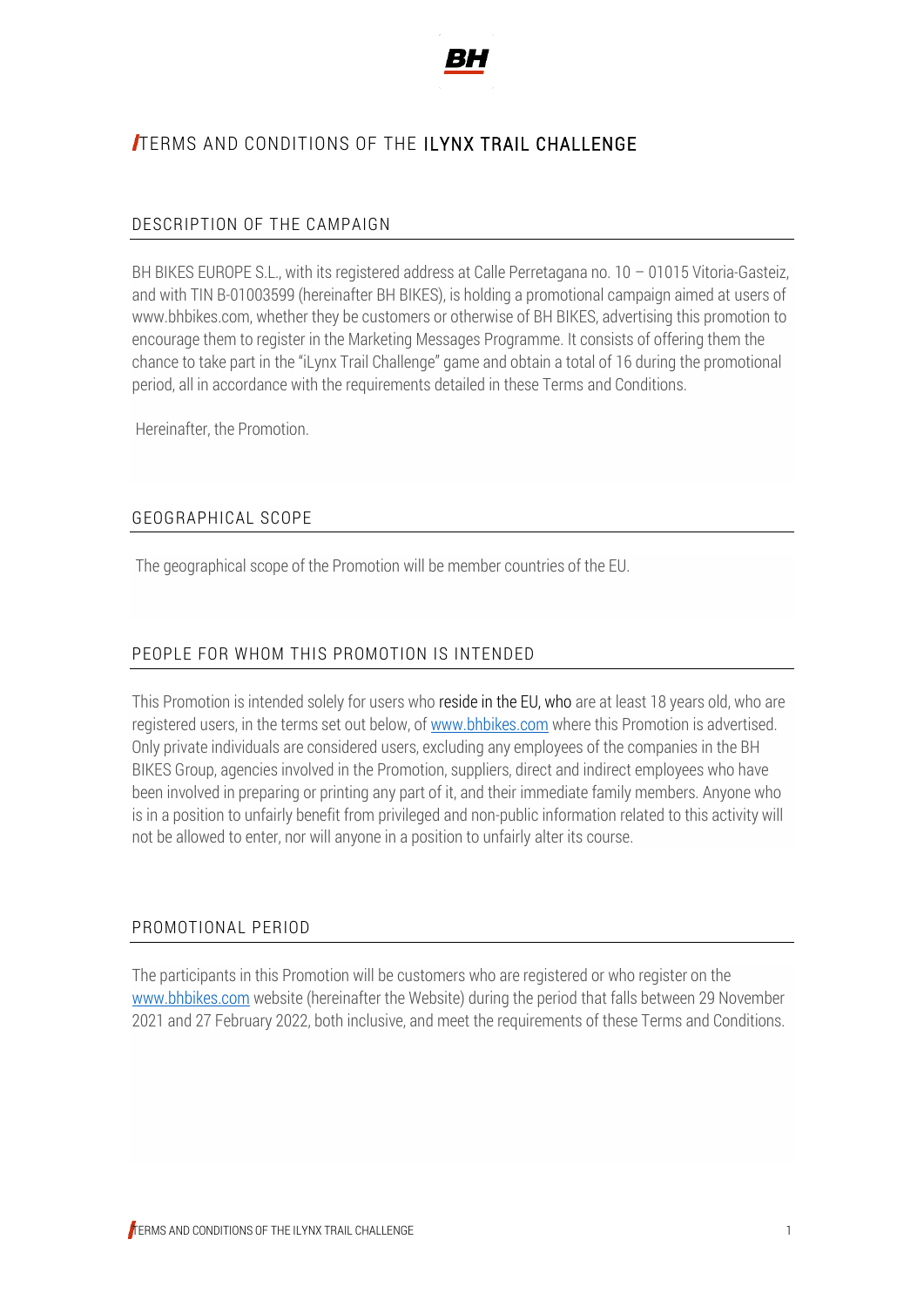

#### PUBLICISING THE PROMOTION

By way of example and without limitation, BH BIKES will publicise the Promotion by the following means:

- $\mathbf{I}$ BH BIKES products;
- $\mathbf{I}$ the website www.bikes.com;
- $\mathbf{I}$ BH BIKES social media pages;
- 1 Newsletter.

#### DESCRIPTION OF PRIZES

There are a total of 16 prizes, divided into 2 prize categories:

- $\mathbf{I}$ The "weekly winner" prize consists of: 1 GIFT VOUCHER FOR THE BHBIKES.COM ONLINE STORE, FOR THE VALUE OF €30, FOR THE AFTER RIDING SERIES and BH BIKES TEXTILE COLLECTION, whose Recommended Retail Price is 30 euros.
- The "monthly winner" prize consists of: 1 HOODIE FROM THE AFTER RIDING SERIES COLLECTION(1) whose Recommended Retail Price is 54.9 euros; 1 T-SHIRT FROM THE AFTER RIDING SERIES COLLECTION(2) whose Recommended Retail Price is 29.9 euros; 1 GIFT VOUCHER FOR THE BHBIKES.COM ONLINE STORE, FOR THE VALUE OF €50, FOR THE AFTER RIDING SERIES and BH BIKES TEXTILE COLLECTION, whose Recommended Retail Price is 50 euros.

(1) BH BIKES reserves the right to select the hoodie model from the following products: Eibar 1909 hoodie, Eibar Unlimited hoodie, Warm 1909 hoodie and Warm Banner hoodie.

(2) BH BIKES reserves the right to select the t-shirt model from the following products: Daily Shot tshirt, Daily Adventure t-shirt, Daily Re-joy t-shirt, Daily Peloton t-shirt, Daily 1909 t-shirt, Daily Banner tshirt, Daily Geo t-shirt and Daily Riding Time t-shirt.

Prizes cannot be changed at the request of the participants in the Promotion. Enjoyment of the prize will be personal and non-transferable and it is expressly forbidden to sell the prize.

BH BIKES reserves the right to replace the prizes with others of a similar nature or value.

Hereinafter the Prizes.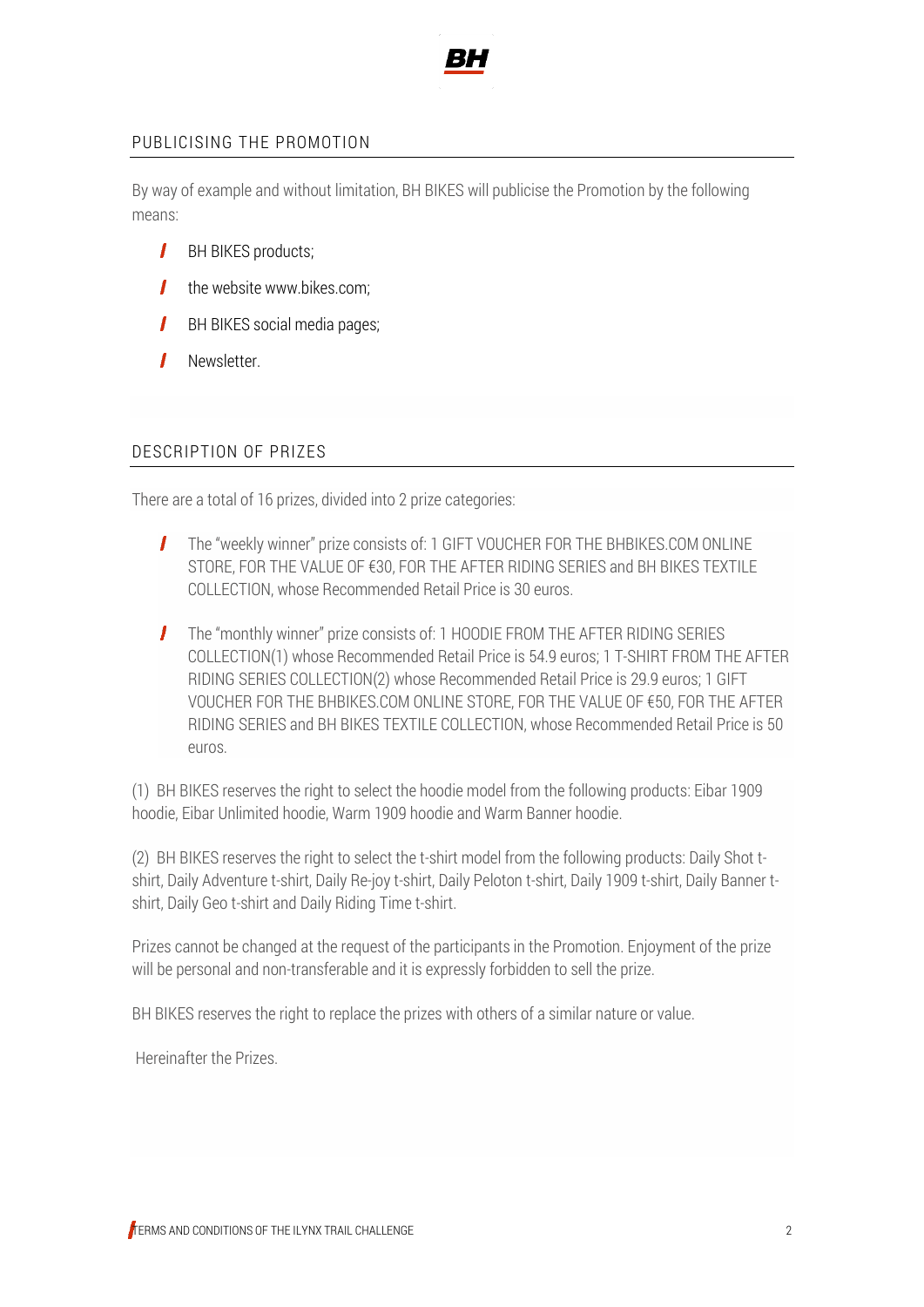

#### PROMOTION PROCESS

#### ACCEPTANCE

Entering the competition implies full acceptance of these rules.

### REGISTRATION

You must enter the competition within the period of time of the Promotion, from 29 November to 27 February 2022 (inclusive), at [https://www.bhbikes.com/es\\_INT/promociones/juegos/desafio-ilynx-trail](https://www.bhbikes.com/es_INT/promociones/juegos/desafio-ilynx-trail)

Access to this website is limited to registered users of [https://www.bhbikes.com/es\\_INT/promociones/juegos/desafio-ilynx-trail,](https://www.bhbikes.com/es_INT/promociones/juegos/desafio-ilynx-trail) so the entrant must use their email address to register on the website [https://www.bhbikes.com/es\\_INT/promociones/juegos/desafio-ilynx-trail,](https://www.bhbikes.com/es_INT/promociones/juegos/desafio-ilynx-trail) by entering their information (email address) and clicking to confirm that they have read the Legal Notice and Privacy and Personal Data Protection Policy of BH BIKES.

After registering on the websit[e https://www.bhbikes.com/es\\_INT/promociones/juegos/desafio-ilynx](https://www.bhbikes.com/es_INT/promociones/juegos/desafio-ilynx-trail)[trail](https://www.bhbikes.com/es_INT/promociones/juegos/desafio-ilynx-trail), you must click on "Continue", when you will be sent to a new screen where you must click on the "PLAY" link to starting playing the "iLynx Trail Challenge".

#### PARTICIPATION

The aim of the game is to amass as many points as possible in the 2 available minutes by jumping over and avoiding obstacles as you move around.

If the user falls and/or hits an obstacle, they lose a life. Every game has three lives. The game will finish when the 3 available lives are lost or at the end of the 2-minute game, whichever comes first.

At the end of the game, the user will receive a score based on the distance travelled and the number of XPRO bottles collected (each worth an extra 100 points).

The score will be the determining factor in winning the game.

Each registered user may play several times a day, up to a maximum of 10 times.

Registered users may take part in the competition until they win a prize in each category. As soon as a user wins the two available prizes, their participation will not be considered for the purpose of awarding prizes, irrespective of the number of times that they play and obtain higher scores.

#### RANKING

Only 1 prize will be awarded per email address/registered user for each category, after the winners' details have been validated.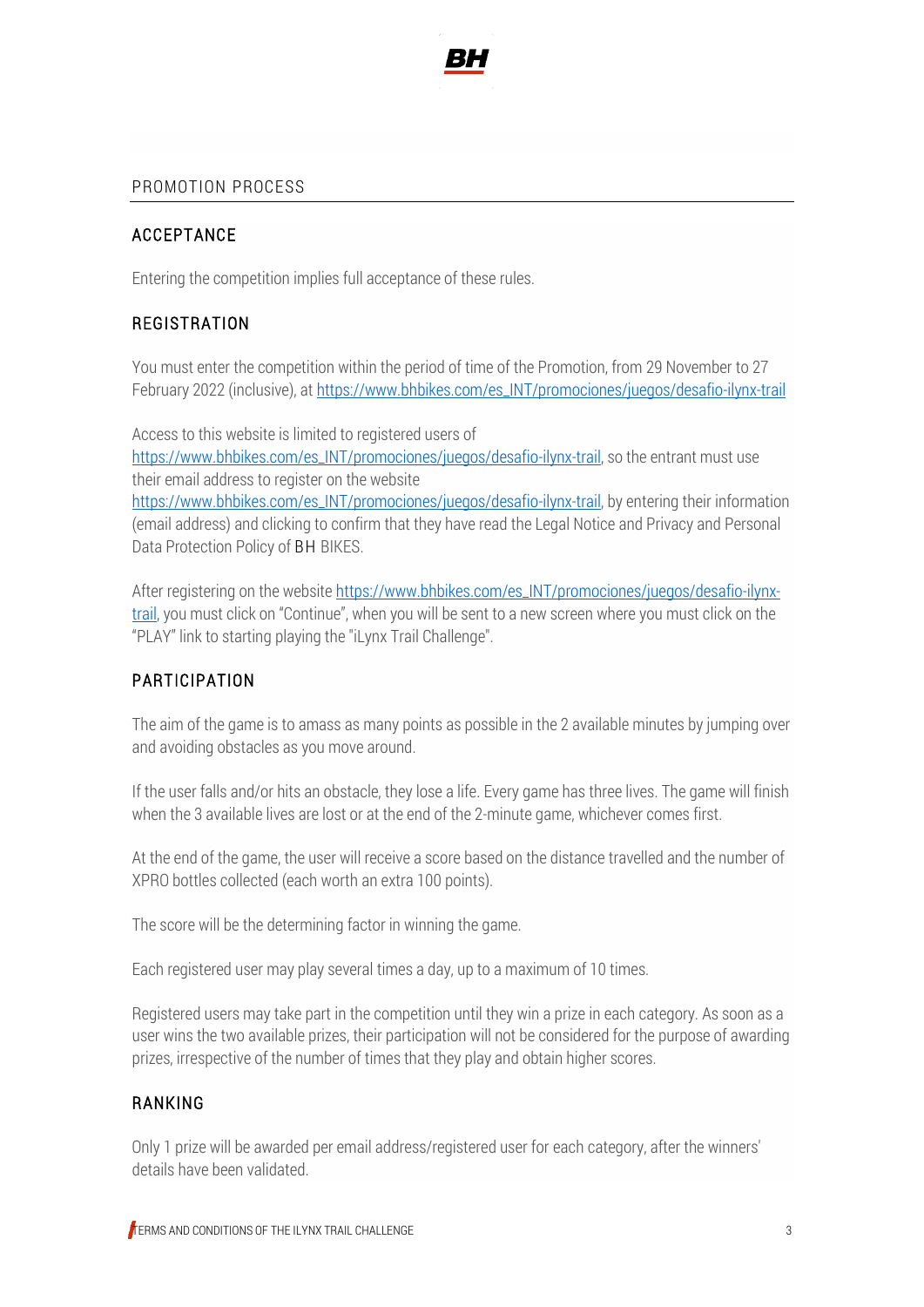

Every week, the entrant who finishes the game with the highest weekly score will be considered the "weekly winner" and be awarded with a "weekly winner" prize. At the end of each week, the player will be automatically identified as the winner (maximum of 1 weekly winner until the end of the Promotion), with a maximum of 1 "weekly winner" prize awarded every week (one per week for the duration of the Promotion).

Similarly, the entrant who finishes the game with the highest monthly score will be considered the "monthly winner" and be awarded with a "monthly winner" prize. At the end of each month, the player will be automatically identified as the winner (maximum of 1 monthly winner), with a maximum of 1 "monthly winner" prize awarded every month (one per month for the duration of the Promotion).

If there is a tie between two or more entrants, the date, hour and minute of their participation will be used as a tiebreaker. The first entrant to record the winning score will be named the winner, and so on, if there are several entrants with the same score, until the weekly and monthly winners are identified.

Entrants who are previous winners of BH Bikes competitions will only be eligible to win the prize(s) 3 months after they participated in the competition that they won.

If a winner's entry is not considered valid, according to the terms of these rules, the player who obtained the second highest score - after the winner whose entry was deemed invalid - will be named the winner.

#### PRIZE DELIVERY TERMS

After the entrants and points have been counted and the list of winners has been obtained and checked by BH BIKES, the Customer Services Department will contact the winners to manage receipt of the Prize.

If, after several attempts, it has not been possible to deliver the Prize to the winner before 1 April 2022, for all intents and purposes they will be deemed to have waived the Prize and the Prize will be declared null and void.

Waiving the Prize will not give rise to any right to indemnification or compensation.

The Prizes will be delivered by a courier or postal service to the address provided by the customer, in the case of "Hoodies" and "T-shirts", and to the email address provided by the user in the case of "Gift Vouchers". Actual delivery of the Prize will be dependent on the winner meeting the conditions set forth in these terms and conditions and on the accuracy of the information provided to BH BIKES.

Without prejudice to any of the rights granted to winners in the applicable provisions, BH BIKES disclaims all liability for any losses or damages that may arise as a result of the restrictions derived from the current Covid-19 health emergency. The shipping of Prizes may be delayed or cancelled until the postal services involved return to normal. Notwithstanding the foregoing, BH BIKES will strive to ensure the proper availability and continuity of those services.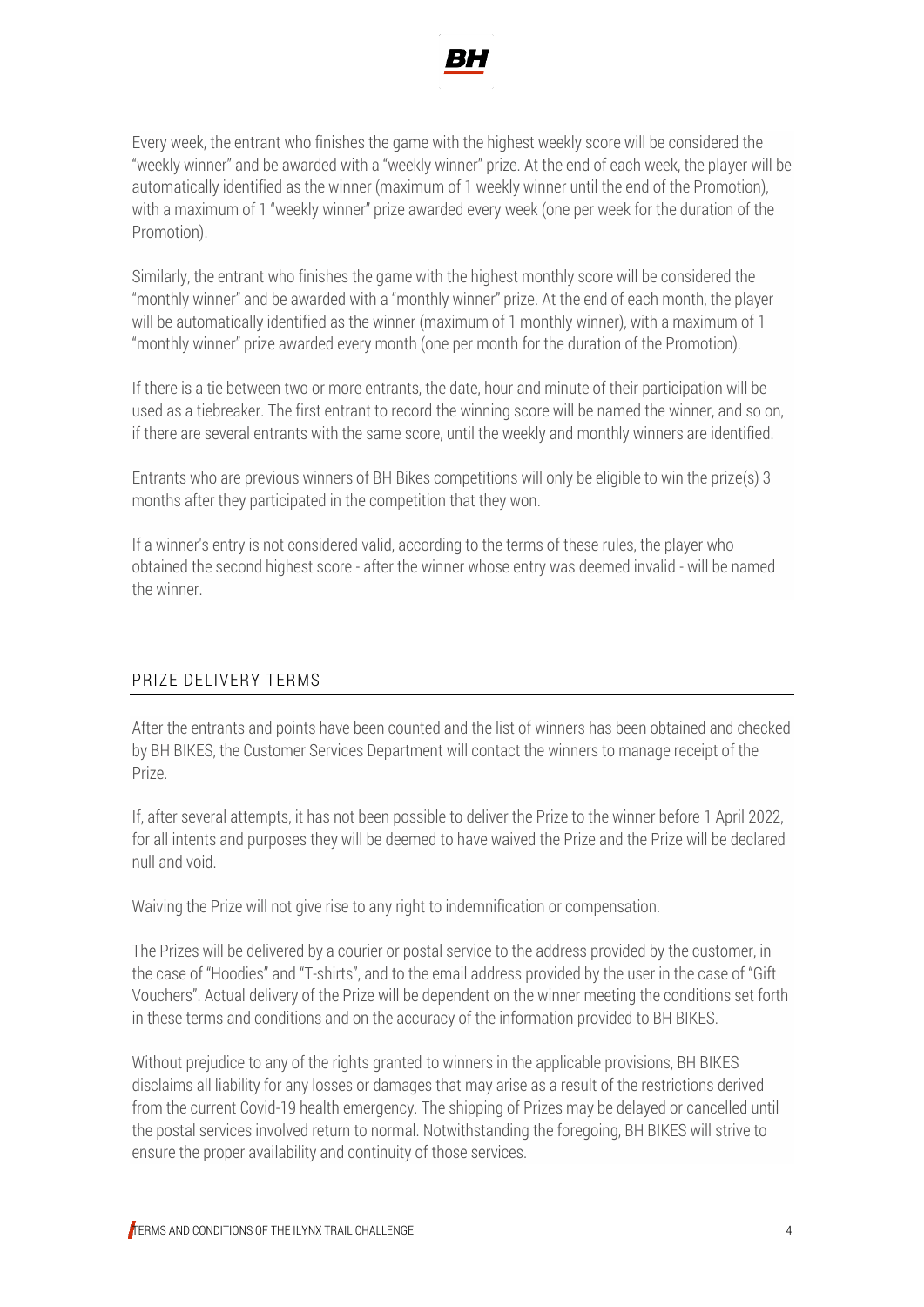

#### LIABILITY AND GROUNDS FOR THE DISQUALIFICATION OF ENTRANTS

Should there be irregularities in the participation of any entrant, BH BIKES reserves the right to take any legal action within its powers against fraud or criminal acts. It also reserves the right, on justified grounds, to remove any user who cheats or disrupts or hinders its proper functioning.

In particular, if any fraudulent entries are demonstrably detected, BH BIKES reserves the right to block the entrant's user account, cancel any scores recorded by them and ban them from any future participation in any promotion by BH BIKES EUROPE S.L

#### TAX TREATMENT

The Prizes awarded in this Promotion are not subject to any withholding or payment towards Personal Income Tax (IRPF) pursuant to article 75.3.f) of Royal Decree 439/2007, approving the Income Tax Regulations, as its taxable base is below €301.

#### LIABILITY OF THE ORGANISING COMPANY

BH BIKES no se responsabiliza del uso que el premiado haga del Premio ni de los servicios que BH BIKES accepts no responsibility for any use made of the Prize by the winner, or any use of the services that have to be provided by third-party companies for the purposes of this Promotion.

BH BIKES will not, under any circumstances, be liable for any losses or damages resulting from the awarding, acceptance, enjoyment, use, rejection and/or loss of the Prize awarded by virtue of this game/or any other incident that may occur after it has been awarded and while the Prize is being enjoyed by the entrant.

BH BIKES accepts no liability for any problem or subsequent delivery of the Prize; any defect or damage will be covered by the manufacturer's warranty.

#### THIRD-PARTY COMPANIES

This Promotion can be accessed via different channels, besides the website at www.bhbikes.com, e.g., by way of example but without limitation, Facebook, Instagram or Twitter, or via emails and Newsletters that are received.

Facebook, Instagram, Twitter and Google do not, in any case, sponsor, endorse or manage this Promotion or have any connection to it; it is developed solely and directly by BH BIKES.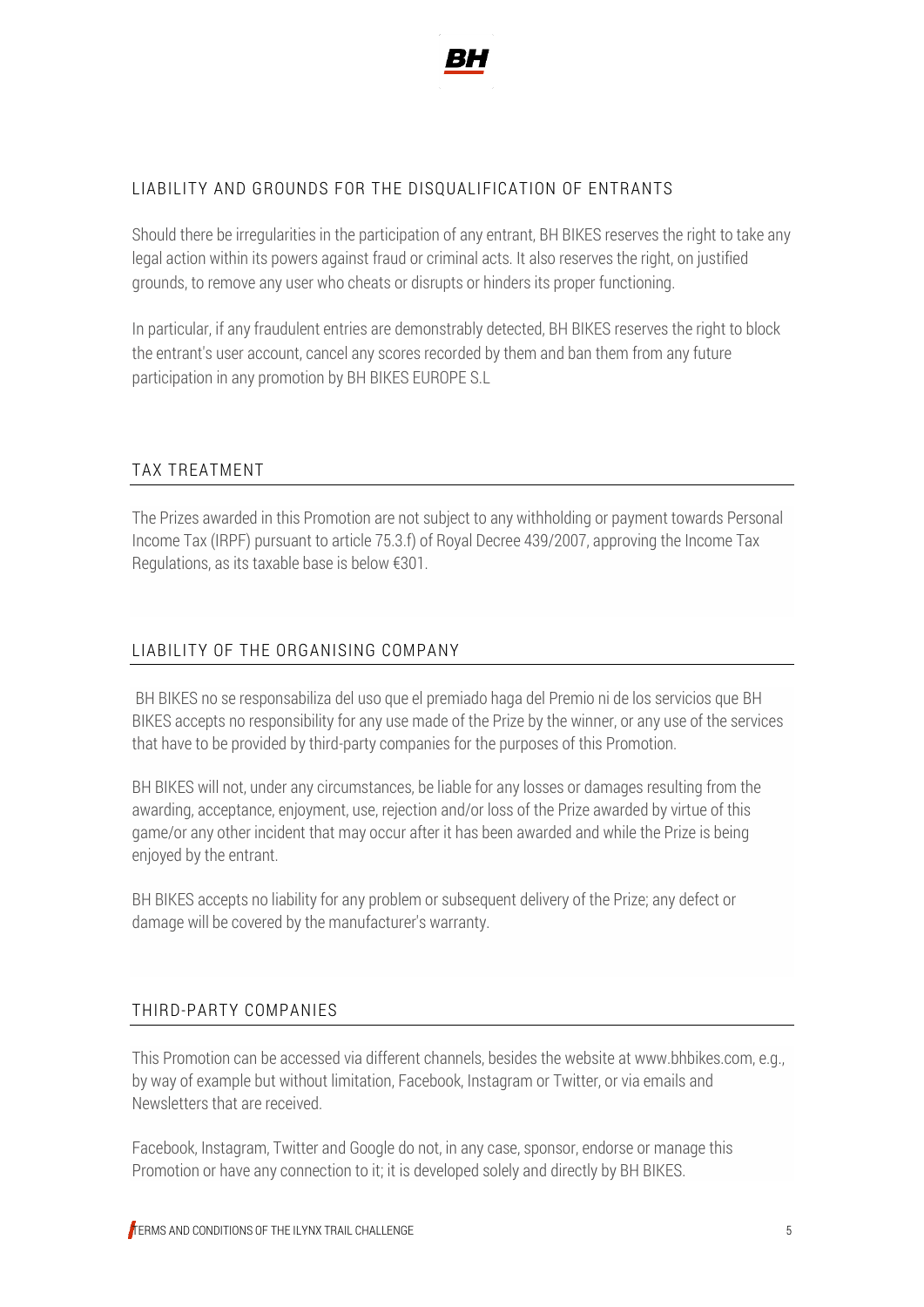

#### PERSONAL DATA PROTECTION

Pursuant to the current data protection legislation and the European Data Protection Regulation, we hereby inform you that your personal data will be processed by BH BIKES EUROPE S.L., with its registered address at Calle Perretagana no. 10 – 01015 Vitoria-Gasteiz.

The processing of the personal data of the entrants and winners of this competition is compulsory according to the provisions of that Regulation.

Pursuant to the foregoing, the mere act of entering this competition implies the Data Subject's express consent for the processing of their personal data as described in that Regulation.

# Truthfulness and accuracy of the information:

Entrants must provide accurate, up-to-date information that is consistent with their own identity. Consequently, it is assumed that the information provided by entrants and, where applicable, winners during any stage of the promotion is accurate and up-to-date and it is their responsibility to report any update and/or correction required to the responsible parties.

The data of the entrants and winners of this Promotion (hereinafter "Data Subjects") will be processed as stipulated in this clause.

#### Data controllers:

In accordance with the General Data Protection Regulation (hereinafter "GDPR"), we hereby inform all entrants and winners that the personal data that they provide to participate in this Promotion will be managed by the following Data Controller: BH BIKES EUROPE S.L., with its headquarters at Calle Perretagana no. 10 – 01015 Vitoria-Gasteiz (hereinafter "BH BIKES").

#### Data Protection Officer (hereinafter "DPO"):

The contact email of BH BIKES' DPO is rgpd@bhbikes.com.

Without prejudice to the foregoing provisions, any personal data provided to enter this competition will be stored in a file under the responsibility of BH BIKES, subject to the following terms and conditions:

#### Purposes for which BH BIKES processes your personal data:

BH BIKES EUROPE S.L. will process your personal data to:

• Manage your participation in the Promotion and any related activity, e.g. to inform you of any changes or issues, that you are a winner, etc.

• Manage delivery of the Prize. For this purpose, we will contact you by whatever means are available at that time (email) to request any additional information that we may need to manage delivery of the Prize (e.g. ID no., postal address, etc.).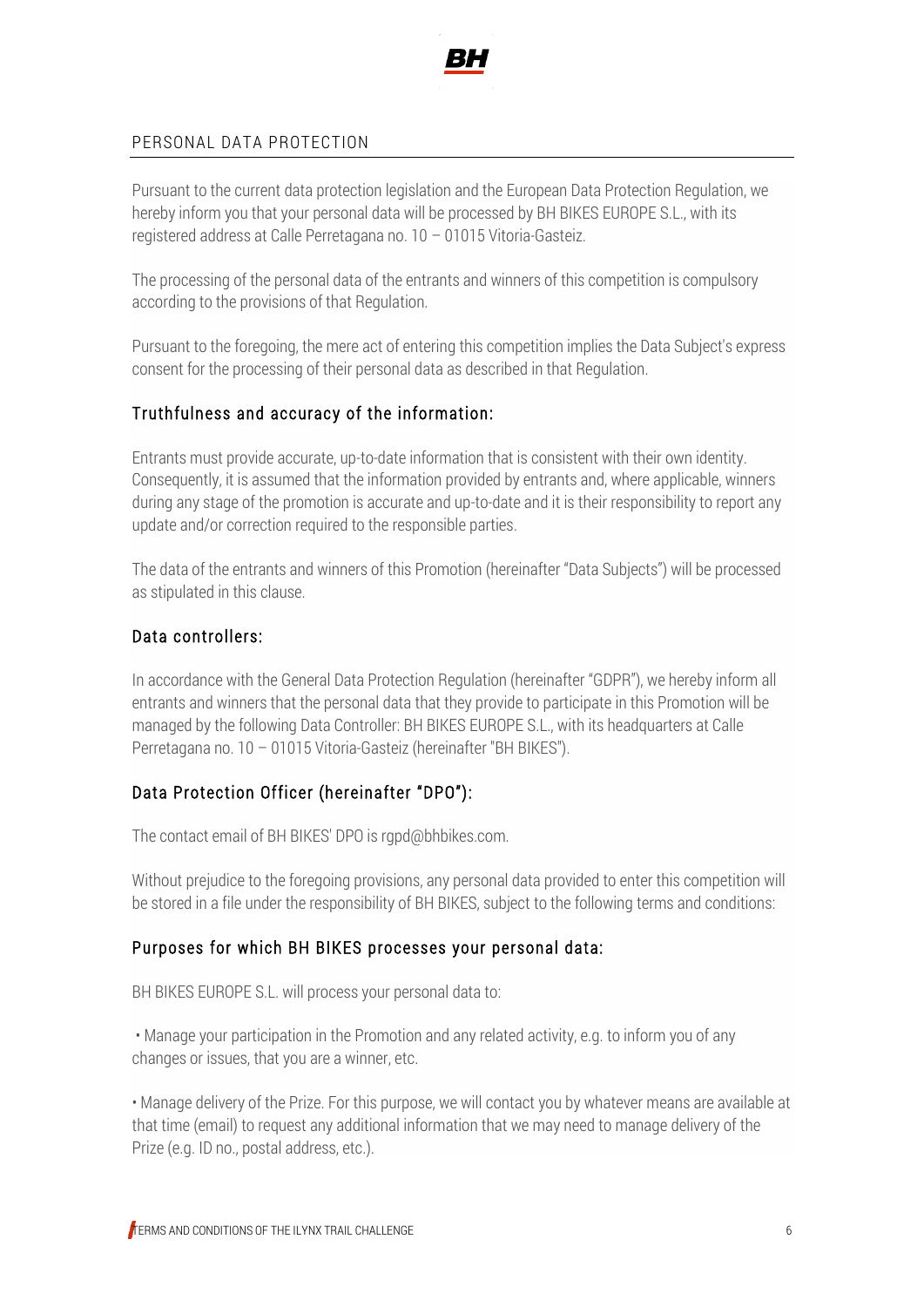

• Reveal, publicise and publish your registered name online, as the winner, for the purpose of informing all other entrants and the general public of the identity of the winning entrants and also for the commercial or information purposes of BH BIKES.

• Send marketing messages through the conventional and electronic means of communication available, regarding products, services and the sporting, cultural and charity activities involving BH BIKES, offering benefits to our customers, according to their commercial profile.

• Provide the Data Subject with the necessary information to ensure that their entry complies with the Rules.

• Ensure that there are no fraudulent or rule-breaking activities.

• Fulfil the legal obligations inherent in the Promotion.

• Identify the winner.

• Check that the Prize was obtained fairly and that your entry complies with the Rules. To wit, to verify that the requirement has been met to only award one prize of each type per registered user/address/email for the duration of the game, and the requirement has been met regarding the period of time between promotions of which the entrant is a winner.

#### What is the lawful basis for BH BIKES processing your personal data?

The lawful basis for processing your personal data is:

a) The conduct and performance of the promotional relationship that you entered into by participating in this Promotion;

b) The fulfilment of the legal obligations applicable to BH BIKES

Our legitimate interest in the aforesaid processing is based on your consent.

#### Disclosure of data to third parties by BH BIKES:

The personal data processed by BH BIKES to fulfil the aforementioned purposes may be disclosed to the following recipients, with the lawful basis being disclosure:

• Processing personal data to announce, publicise and publish your registered name online (…) necessarily implies disclosing data to any third party with access to the means and channels of communication where the Data Subjects' data is reproduced, published or publicly disclosed.

When the Data Subjects' data is reproduced, published or publicly disclosed in media that are accessible from any country in the world, e.g. the internet, the data processing will allow third parties who are outside the territory of the European Union to gain knowledge of that personal data.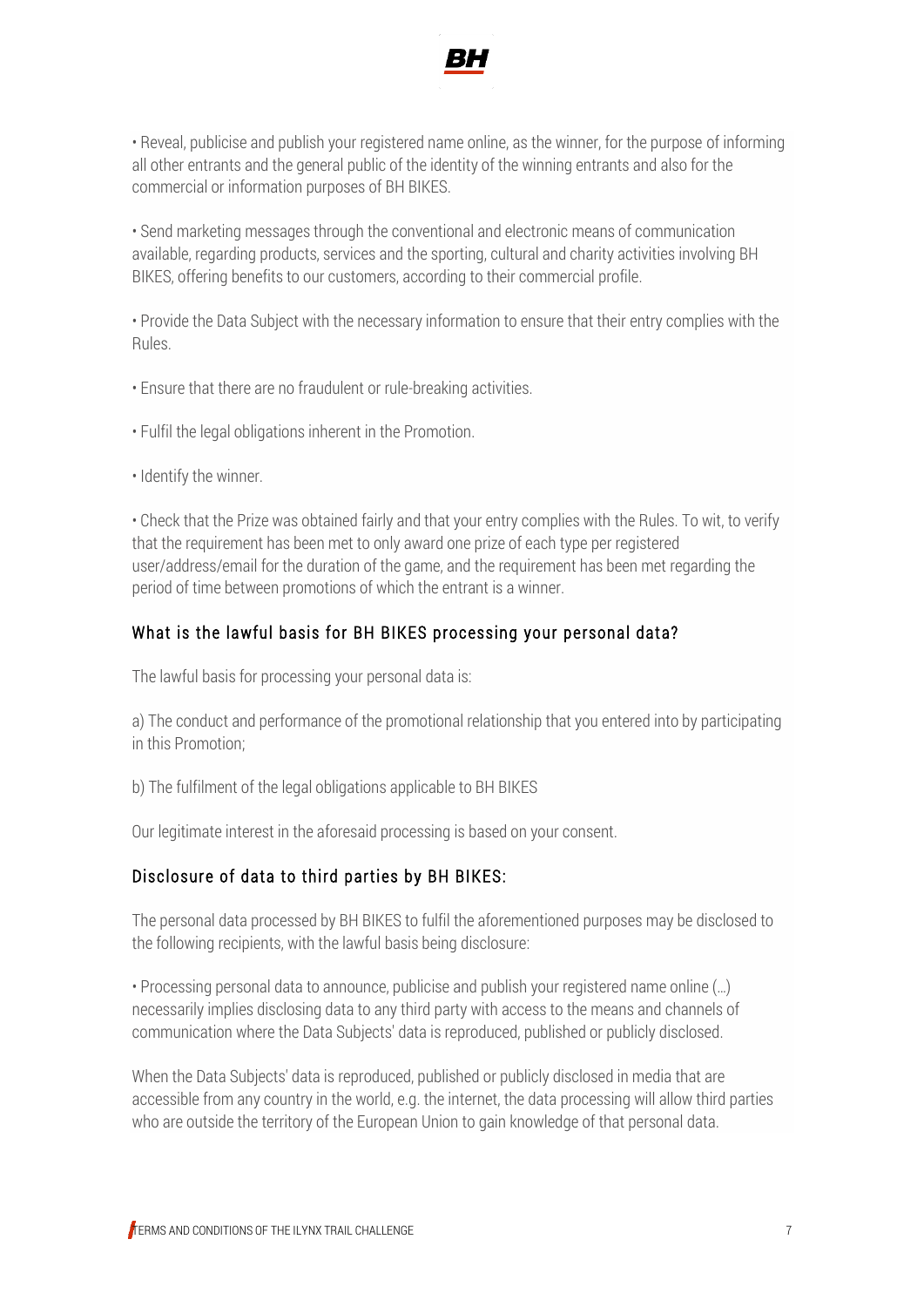

• To judges, courts, consumer rights organisations or any other third party to which BH BIKES is obliged to disclose the information in the event of a challenge being filed by the Data Subject or a claim being filed by BH BIKES or the Data Subject.

• To third parties who provide logistical support, administrative assistance or any other providers that provide a service related to this Promotion (e.g. providers of delivery and IT services). These third parties may access the personal data to the extent necessary to provide these services.

# International transfers:

With the lawful basis being the fulfilment of the conditions set forth in these Rules for the successful conclusion of the Promotion and prizes, as appropriate, the Data Subject is hereby informed that when the data recipients described above are outside the territory of the European Economic Area, the disclosure of said data by BH BIKES will require the international transfer of data for the purpose of fulfilling the conditions stipulated in these Rules, although said transfer will be completed in accordance with the requirements set forth in the applicable law.

You may request a copy of these security measures by contacting us at the email address rgpd@bhbikes.com.

# BH BIKES data retention period:

The data will be processed for the duration of the Promotion and, after the Prizes have been delivered, for the legally prescribed time necessary to comply with the current regulations.

# Image rights:

The winning entrant authorises BH BIKES to use their name and image within the scope of their participation in the Competition, to be reproduced by any means, be they electronic (internet and similar) or conventional (paper, photographs and similar), on any medium or technical/technological system that currently exists or is in the research and development phase (including, but not limited to, internet browsing; any form of television browsing; browsing on mobile telephones; being screened or shown in a cinema or elsewhere, or any other public screening for the benefit of BH BIKES), for the maximum legally permitted period and for all worldwide territories, to be used for marketing, commercial or similar purposes legitimately associated with the public profile of BH BIKES, and to be displayed at public events or in places that are open to the public. In view of the foregoing, the winning entrant's acceptance of the Prize implies express authorisation to use the personal rights described above.

Notwithstanding the foregoing, by way of example but without limitation, some of the activities that will be carried out by BH BIKES are detailed below:

T The winning entrant authorises the worldwide, unrestricted use, publication and reproduction by BH BIKES of their image and name, in any form of publicity, promotion, publication, including on the internet or any other medium of its kind, for the purpose of informing the other entrants and the general public of the identity of the winning entrant and also for the commercial or information purposes of BH BIKES. Among these uses, for marketing or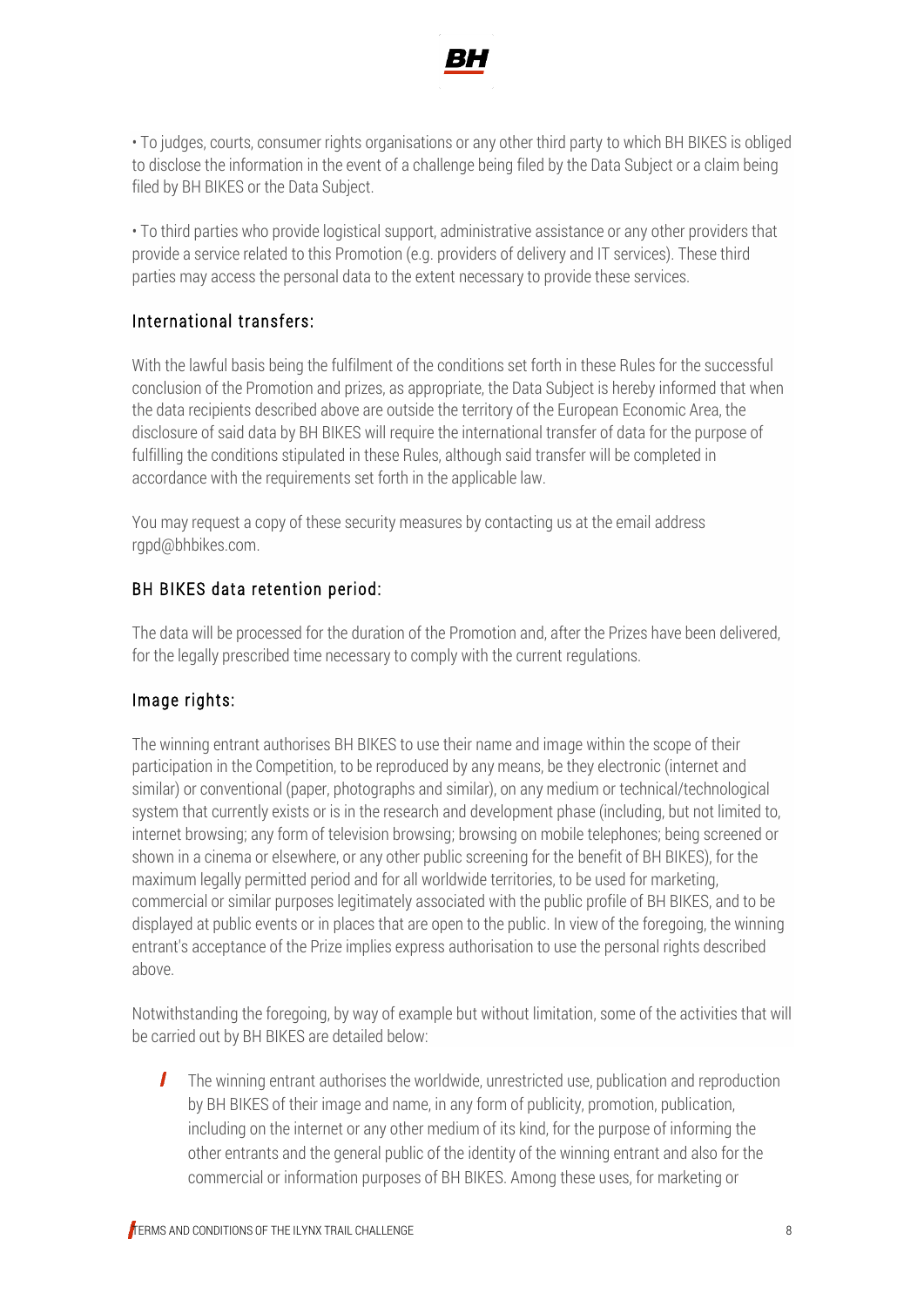

promotional purposes, it may use and broadcast the winning entrant's images and name on the internet, the television or any other medium chosen by BH BIKES. The use and publication of the Data Subject's images in their capacity as the winning entrant, as set forth in these Rules, does not give rise to or entitle the winning entrant to any payment, compensation or financial benefits of any kind.

- $\mathbf{I}$ The winning entrant must not have transferred, and must not transfer in the future, all or some of the rights referred to herein to any individual or legal entity, in any way that impedes or interferes with the previously granted rights.
- $\mathbf{I}$ The winning entrant agrees not to withdraw this authorisation without good reason, in the knowledge that said withdrawal would lead to losses and damages for BH BIKES, given the amounts expended, to wit, to include their name, image and voice in the advertisement, in addition to the cost of removing them, if possible. The Data Subject agrees to hold BH BIKES harmless for any liabilities that may arise from the exercise of the right granted herein and to compensate it for any losses and damages resulting from a failure to fulfil the obligations assumed herein or from the inaccuracy of any declarations made. BH BIKES informs you that the processing of the aforementioned personal data necessarily implies disclosing the data to any third party with access to the means and channels of communication where the Data Subject's data is reproduced, published or publicly disclosed. When the Data Subjects' data is reproduced, published or publicly disclosed in media that are accessible from any country in the world, e.g. the internet, the data processing will allow third parties who are outside the territory of the European Union to gain knowledge of that personal information.

# Rights:

We remind you that you may exercise your rights of access, rectification, cancellation, erasure, to be forgotten, to restrict processing, to portability and to object to the processing of your data by writing to BH BIKES EUROPE S.L., with its registered address at Calle Perretagana no. 10 – 01015 Vitoria-Gasteiz, and with TIN B-01003599 (Ref.: "iLYNX TRAIL CHALLENGE" promotion) or by emailing rgpd@bhbikes.com, attaching a photocopy of your ID card or passport and stating the right that you want to exercise, in addition to withdrawing the consent you have given for this processing.

You have the right to file a complaint with the Spanish Data Protection Agency (AEPD), the competent authority on data protection, via its virtual office (https://sedeagpd.gob.es/sede-electronica-web/) or by writing to the headquarters of that organisation..

#### UNFORESEEN AND EXCEPTIONAL EVENTS

BH BIKES reserves the right to cancel, extend, shorten or change the Promotion if the circumstances so require, without having to justify the decision and without entitling you to claim any type of liability as a result of it, always in a manner that avoids prejudicing the rights acquired by the entrants.